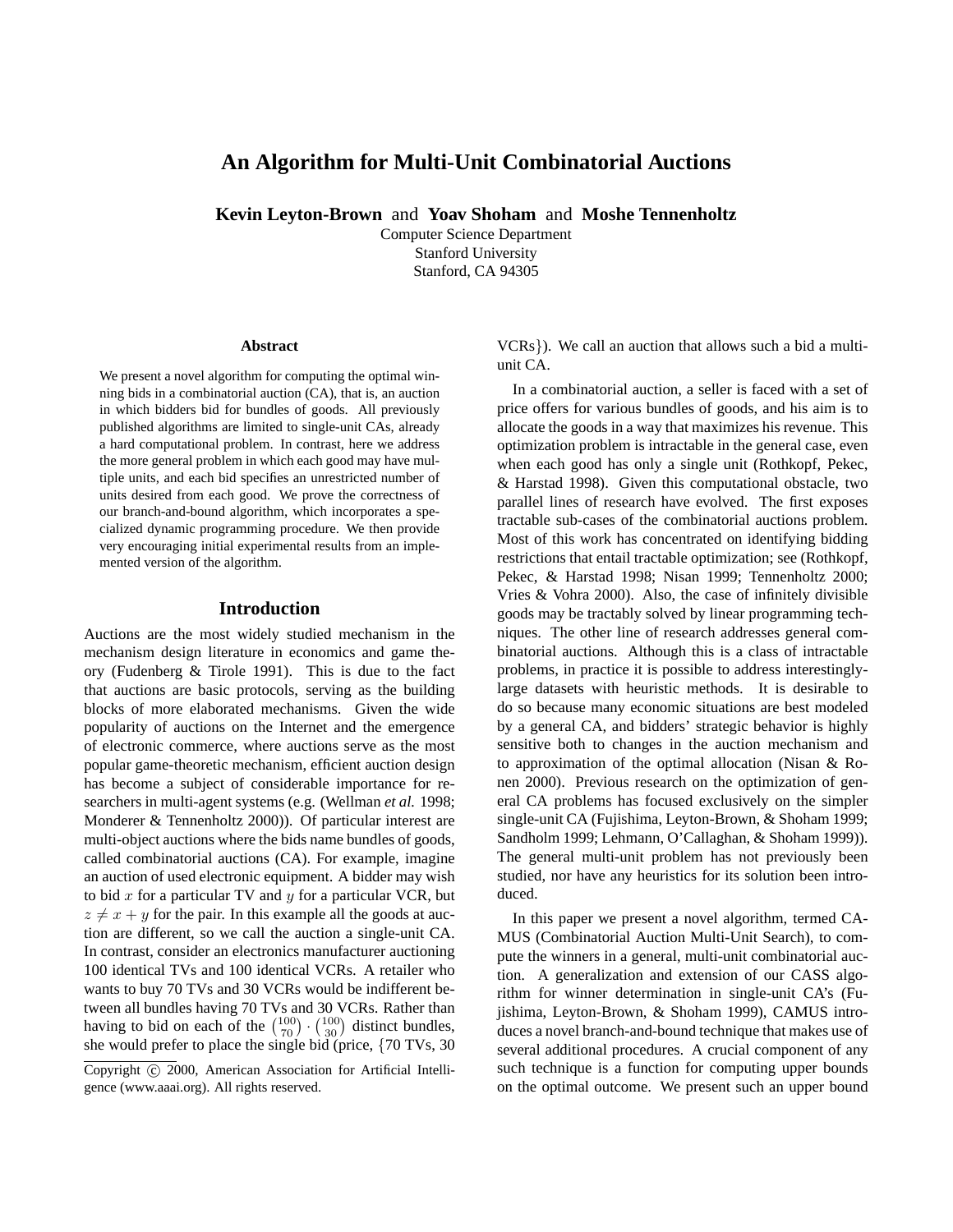function, tailored specifically to the multi-unit combinatorial auctions problem. We prove that this function gives an upper bound on the optimal revenue, which enables us to show that CAMUS is guaranteed to find optimal allocations. We also introduce dynamic programming techniques to more efficiently handle multi-unit single-good bids. In addition, we present techniques for pre-processing and caching, and heuristics for determining search orderings, further capitalizing on the inherent structure of multi-unit combinatorial auctions.

In the next section we formally define the general multiunit combinatorial auction problem. In Section 3 we describe CAMUS. In Section 4 we deal in some more detail with some of CAMUS's techniques. Due to lack of space, we cannot present all the CAMUS procedures in detail; however, this section will clarify its most fundamental components. In Section 5 we present our experimental setup and some experimental results.

### **Problem Definition**

We now define the computational problem associated with multi-unit combinatorial auctions.

Let  $G = \{g_1, g_2, \ldots, g_m\}$  be a set of goods. Let  $q(j)$ denote the number of available units of good  $j$ . Consider a set of bids  $B = \{b_1, \ldots, b_n\}$ . Bid  $b_i$  is a pair  $(p(b_i), e(b_i))$  where  $p(b_i)$  is the price offer of bid  $b_i$ , and  $e(b_i) = (e(b_i)_1, e(b_i)_2, \ldots, e(b_i)_m)$  where  $e(b_i)_i$  is the number of requested units of good  $j$  in  $b_i$ . If there is no bid requesting k units of good i and 0 units of all goods  $j \neq i$ (for some  $1 \le i \le m$  and some  $1 \le k \le q(i)$ ) then, w.l.o.g, we augment  $B$  with a bid of price 0 for that bundle. An allocation  $\pi \subseteq B$  is a subset of the bids where  $\Sigma_{b \in \pi} e(b)_i \leq$  $q(j)$  (1  $\leq j \leq m$ ). A partial allocation  $\pi_{partial}$  is an allocation where, for some j,  $\Sigma_{b \in \pi_{partial}} e(b)_j < q(j)$ . A full allocation is an allocation that is not partial. Let  $\Pi$  denote the set of all allocations. The multi-unit combinatorial auction problem is the computation of an optimal allocation, that is,  $argmax_{\pi \in \Pi} \sum_{b \in \pi} p(b)$ . In short, we are searching for a subset of the bids that will maximize the seller's revenue while allocating each available unit at most once.

Note that the definition of the optimal allocation assumes that bids are additive–that an auction participant who submits multiple bids may be allocated any number of these bids for a price that equals the sum of each allocated bid's price offer. In some cases, however, a participant may wish to submit two or more bids but require that at most one will be allocated. We permit such additional constraints through the use of *dummy goods*, introduced already in (Fujishima, Leyton-Brown, & Shoham 1999). Dummy goods are normal single-unit goods which do not correspond to actual goods in the auction, but serve to enforce mutual exclusion between bids. For example, if bids  $b_1$  and  $b_2$  referring to bundles  $e(b_1)$  and  $e(b_2)$  are intended to be mutually exclusive, we add a dummy good d to each bid:  $e(b_1)$  becomes  $e(b_1) \cup d$ , and  $e(b_2)$  becomes  $e(b_2) \cup d$ . Since the good d can be allocated only once, at most one of these bids will be in any allocation. (More generally, it is possible to introduce  $n$ -unit dummy goods to enforce the condition that no more than  $n$ of a set of bids may be allocated.) While dummy goods increase the expressive power of the bidding language, their use has no impact on the optimization algorithm. Hence, in the remainder of this paper we do not discriminate between dummy goods and real goods, and we assume that all bids are additive.

In the sequel, we will also make use of the following notation. Given an allocation  $\pi$  and a good i, we will denote the total number of units allocated in  $\pi$ , and the total number of units of good i allocated in  $\pi$ , by  $units(\pi)$  and  $units_i(\pi)$ respectively. In addition *units*(*total*) will denote the total number of units over all goods.

## **Algorithm Definition**

### **Branch-and-Bound Search**

Given a set of bids, CAMUS systematically compares the revenue from all full allocations in order to determine the optimal allocation. This comparison is implemented as a depth-first search: we build up a partial allocation one bid at a time. Once we have constructed a full allocation we backtrack, removing the most recently added bid from the partial allocation and adding a new bid instead. Sometimes we can safely *prune* the search tree, backtracking before a full allocation has been constructed. Every time a bid is added to the current allocation, CAMUS computes an estimate of the revenue that will be generated by the unallocated goods which remain. Provided that this estimate function  $o()$  always provides an upper bound on the actual revenue, we can prune whenever  $p(\pi) + o(\pi) \leq p(\pi_{best})$ , where  $\pi$  is the current allocation,  $p(\pi) = \sum_{b \in \pi} p(b)$  and  $\pi_{best}$  is the best allocation observed so far.

### **Bins**

*Bins* are partitioned sets of bids. Consider some ordering of the goods. There is one bin for each good, and each bid belongs to the bin corresponding to its lowest-order good. During the search we start in the first bin and consider adding each bid in turn. After adding a bid to our partial allocation we move to the bin corresponding to the lowest-order good with any unallocated units. For example, if the first bid we select requests all units of goods 1, 2 and 4, we next proceed to bin 3. Besides making it easy to avoid consideration of conflicting bids, bins are powerful because they allow the pruning function to consider context without significant computational cost. If bids in  $bin_i$  are currently being considered then the pruning function must only take into account bids from  $bin_i \dots bin_m$ . Because the partitioning of bids into bins does not change during the search we may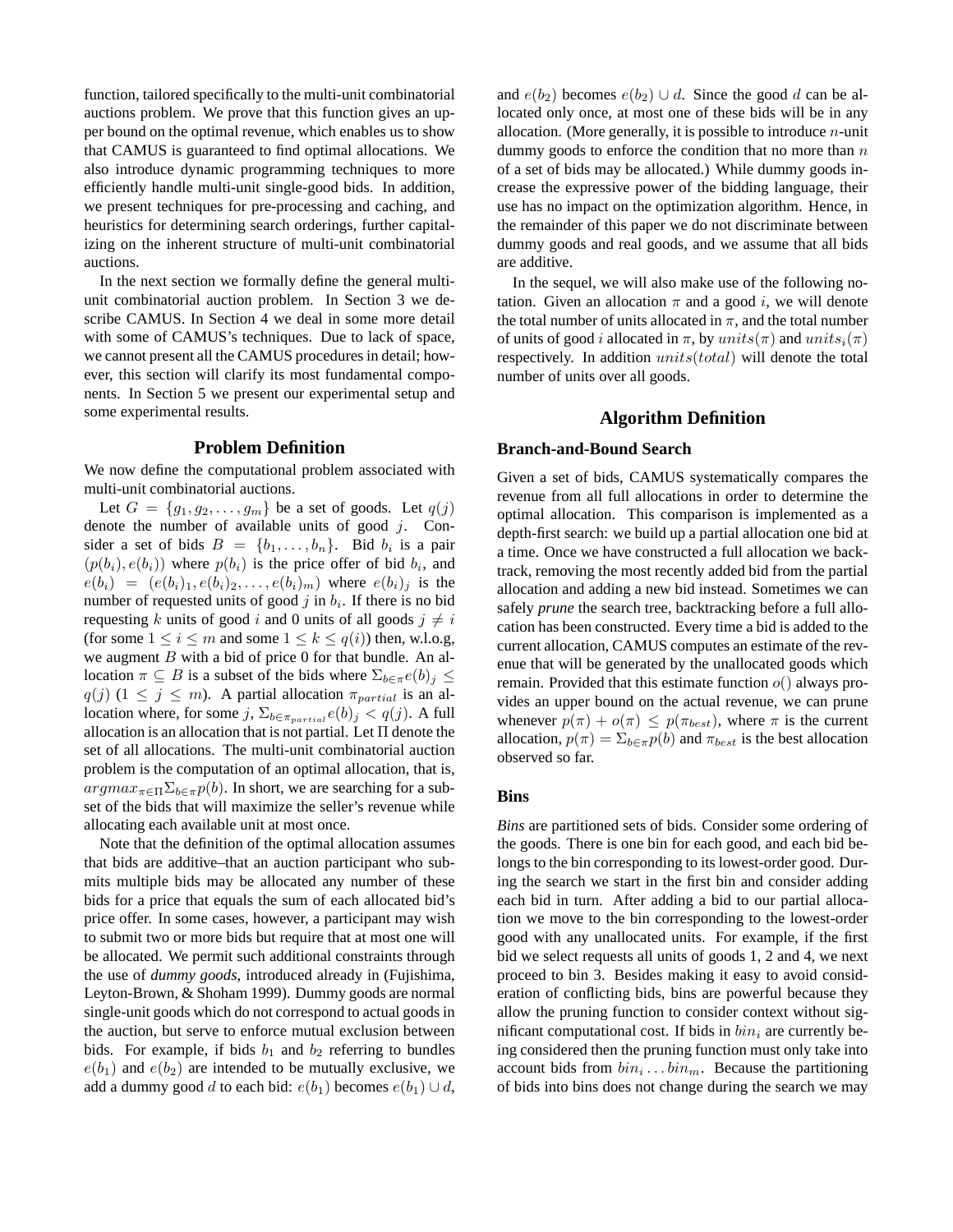compute the pruning information for each bin in a preprocessing step.

## **Subbins**

In the multi-unit setting, we will often need to select more than one bid from a given bin. This leads to the idea of *subbins*. A subbin is a subset of the bids in a bin that is constructed during the search. Since subbins are created dynamically they cannot provide precomputed contextual information; rather, they facilitate the efficient selection of multiple bids from a given bin. Every time we add a bid to our partial allocation we create a new subbin containing the next set of bids to consider. If the search moves to a new bin, the new subbin is generated from the new bin by removing all bids that conflict with the current partial allocation. If the search remains in the same bin, the new subbin is created from the current subbin by removing conflicting bids as above, and additionally: if  $bid_1, bid_2, \ldots, bid_i$  is the ordered set of elements in the current subbin and  $bid_j$  is the bid that was just chosen, then we remove all  $bid_k, k \leq j$ . In this way we consider all combinations of non-conflicting bids in each bin, rather than all permutations.

## **Dominated Bids**

Some bids may be removed from consideration in a polynomial-time preprocessing step. For each pair of bids  $(b_1,b_2)$  where both name the same goods but  $p(b_1) \geq p(b_2)$ and  $e(b_1)_j \leq e(b_2)_j$  for every good j, we may remove  $b_2$ from the list of bids to be considered during the search, as  $b_2$ is never preferable to  $b_1$  (hence we say that  $b_1$  *dominates*  $b_2$ ). However, it is possible that an optimal allocation contains both  $b_1$  *and*  $b_2$ . For this reason we store  $b_2$  in a secondary data structure associated with  $b_1$ , and consider adding it to an allocation only after adding  $b_1$ .

### **Dynamic Programming**

Singleton bids (that is, bids that name units from only one good) deserve special attention. These bids will generally be among the most computationally expensive to consider– the number of nodes to search after adding a very short bid is nearly the same as the number of nodes to search after skipping the bid, because a short bid allocates few units and hence conflicts with few other bids. Unfortunately, we expect that singleton bids will be quite common in a variety of real-world multi-unit CA's. CAMUS simplifies the problem of singleton bids by applying a polynomial-time dynamic programming technique as a preprocessing step. We construct a vector  $singleton<sub>q</sub>$  for each good g, where each element of the vector is a set of singleton bids naming only good g.  $singleton_{q}(j)$  evaluates to the revenuemaximizing set of singleton bids totaling  $j$  units of good  $q$ . This frees us from having to consider singleton bids individually; instead, we consider only elements of the singleton vector and treat these elements as atomic bids during

the search. Also, there is never a need to add more than one element from each singleton vector. To see why, imagine that we add both  $singleton_{a}(j)$  and  $singleton_{a}(k)$  to our partial allocation. These two elements may have bids in common, and additionally there may be singleton bids with more than  $max(j, k)$  elements that would not conflict with our partial allocation but that we have not considered. Clearly, we would be better off adding the single element  $singleton_{a}(j + k).$ 

## **Caching**

Consider a partial allocation  $\pi_1$  that is reached during the search phase. If the search proceeds beyond  $\pi_1$  then  $o(\pi_1)$ was not sufficiently small to allow us to backtrack. Later in the search we may reach an allocation  $\pi_2$  which, by combining different bids, covers exactly the same number of units of the same goods as  $\pi_1$ . CAMUS incorporates a mechanism for caching the results of the search beyond  $\pi_1$  to generate a better estimate for the revenue given  $\pi_2$  than is given by  $o(\pi_2)$ . (Since  $\pi_1$  and  $\pi_2$  do not differ in the units of goods that remain,  $o(\pi_1) = o(\pi_2)$ .) Consider all the allocations extending  $\pi_1$  upon consideration of which the algorithm backtracked, denoted  $s_1, s_2, \ldots, s_f$ . When we backtracked at each  $s_i$  we did so because  $p(s_i) + o(s_i) \leq p(\pi_{best})$ , as explained above. It follows that  $max_i(p(s_i) + o(s_i))$  is an overestimate of the revenue attainable beyond  $\pi_1$ , and that it is a smaller overestimate than  $o(\pi_1)$  (if it were not, we would have backtracked at  $\pi_1$  instead). Since in general  $p(\pi_1) \neq$  $p(\pi_2)$ , we cache the value  $max_i(p(s_i) + o(s_i)) - p(\pi_1)$  and backtrack when  $p(\pi_2) + cache(\pi_2) \leq p(\pi_{best})$ . Our cache is implemented as a hash table, since caching is only beneficial to the overall search if lookup time is inconsequential. A consequence of this choice of data structure is that cache data may sometimes be overwritten; we overwrite an old entry in the cache when the search associated with the new entry examined more nodes. Even when we do overwrite useful data the error is not catastrophic, however: in the worst case we must simply search a subtree that we might otherwise have pruned.

### **Heuristics**

Two ordering heuristics are used to improve CAMUS's performance. First, we must determine an ordering of the goods; that is, which good corresponds to the first bin, which corresponds to the second, etc. For each good  $i$  we compute  $score_i = \frac{number_i q(i)}{avgunits_i}$ , where numbids<sub>i</sub> is the number of bids that request good i and  $avgunits<sub>i</sub>$  is the average number of *total* units (i.e., not just units of good i) requested by these bids. We designate the lowest-order good as the good with the lowest score, then we recalculate the score for the remaining goods and repeat. The intuition behind this heuristic is as follows:

• We want to minimize the number of bids in low-order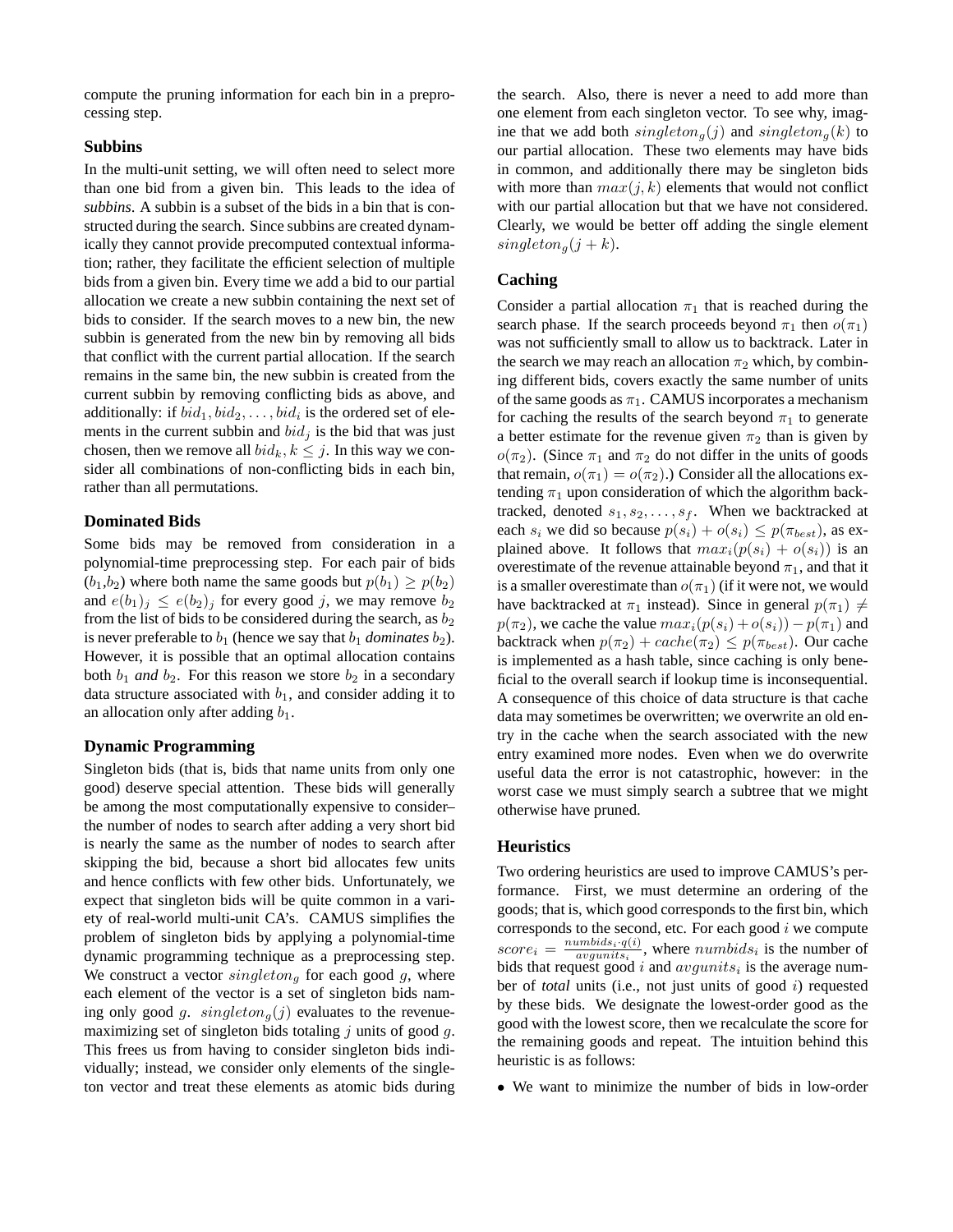bins, to minimize early branching and thus to make each individual prune more effective.

- We want to minimize the number of units of goods corresponding to low-order bins, so that we will more quickly move beyond the first few bins. As a result, the pruning function will be able to take into account more contextual information.
- We want to maximize the total number of units requested by bids in low-order bins. Taking these bids moves us more quickly towards the leaves of the search tree, again providing the pruning function with more contextual information.

Our second heuristic determines the ordering of bids within bins. Given current partial allocation  $\pi$ , we sort bids in a given bin in descending order of  $score(b_i)$ , where  $score(b_j) = \frac{p(b_j)}{units(b_j)} + o(\pi \cup b_j)$ . The intuition behind this heuristic is that the average price per unit of  $bid<sub>j</sub>$  is a measure of how promising the bid is, while the pruning overestimate for  $o(\pi \cup bid_i)$  is an estimate of how promising the unallocated units are, given the partial allocation. This heuristic helps CAMUS to find good allocations quickly, improving anytime performance and also increasing  $\pi_{best}$ , making pruning more effective. Because the pruning overestimate depends on  $\pi$ , this ordering is performed dynamically rather than as a pre-processing step.

## **CAMUS Outline**

Based on the above, it is now possible to give an outline of the CAMUS algorithm:

- Process dominated bids.
- Determine an ordering on the goods, according to the good-ordering heuristic.
- Using the dynamic programming technique, determine the optimal combination of singleton bids totaling  $1 \dots q(j)$ for each good  $j$ .
- Partition all non-singleton bids into bins, according to the good ordering.
- Precompute pruning information for each bin.
- Set  $i = 1$  and  $\pi = \{\}.$
- Recursive entry point:
	- **–** For j = 1 ...number of bids in the current subbin of  $bin_i$ .
	- \*  $\pi = \pi \cup bid_i$ .
	- ∗ If (p(π) + cache(π) ≤ p(πbest)) backtrack.
	- $∗$  If  $(p(\pi) + o(\pi) \leq p(\pi_{best}))$  backtrack.
- ∗ If (units(π) = units(total)) record π if it is the best; backtrack.
- ∗ Set i to the index of the lowestorder good in  $\pi$  where  $units_i(\pi) < q(i)$ . (i may or may not change)
- ∗ Construct a new subbin based on the previous subbin of  $bin_i$  (which is  $bin_i$ itself if  $i$  changed above):
	- · Include all  $bid_k$  from current subbin, where  $k > j$ .
- · Include all dominated bids associated with  $bid<sub>j</sub>$ .
- · Include  $singleton_i(q(i) units_i(\pi))$ .
- · Sort the subbin according to the subbin-ordering heuristic.
- · Recurse to the recursive entry point, above, and search this new subbin.
- \*  $\pi = \pi bid_i$ .
- **–** End For
- Return the optimal allocation:  $\pi_{best}$ .

### **CAMUS procedures: a closer look**

In this section we examine two of CAMUS's fundamental procedures more formally. Additional details will be presented in our full paper.

### **Pruning**

In this subsection we explain the implementation of CA-MUS's pruning function and demonstrate that it is guaranteed not to underestimate the revenue attainable given a partial allocation. Consider a point in the search where we have constructed some partial allocation  $\pi$ . The task of our pruning function is to give an upper bound on the optimal revenue attainable from the unallocated items, using the remaining bids (i.e., the bids that may be encountered during the remainder of the search). Hence, in the sequel when we refer to goods, the number of units of a good and bids, we refer to what remains at our point in the search.

First, we provide an intuitive overview. For every (remaining) good j we will calculate a value  $v(j)$ . Simplifying slightly, this value is the largest average price per unit of all the (remaining) bids requesting units of good  $\dot{\jmath}$  that do not conflict with  $\pi$ , multiplied by the number of (remaining) units of j. The sum of  $v(j)$  values for all goods is an upper bound on optimal revenue because it relaxes the constraint that the bids in the optimal allocation may not conflict.

More formally, let  $G = \{g_1, g_2, \ldots, g_m\}$  be a set of goods. Let  $q'(j)$  denote the number of available units of good *j*. Consider a set of bids  $B = \{b_1, \ldots, b_n\}$ . Bid  $b_i$  is associated with a pair  $(p(b_i), e(b_i))$  where  $p(b_i)$  is the price offer of bid  $b_i$ , and  $e(b_i) = (e(b_i)_1, e(b_i)_2, \ldots, e(b_i)_m)$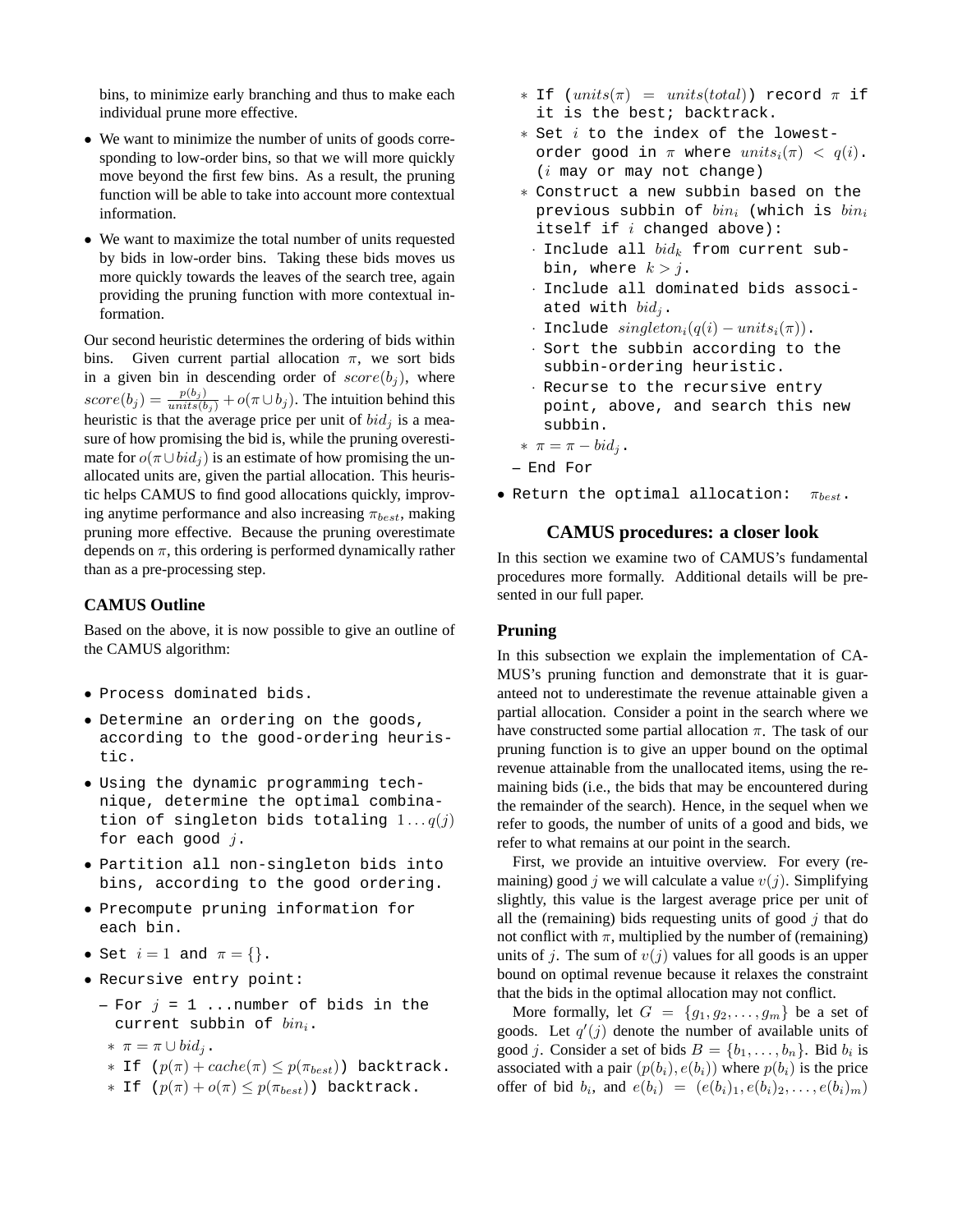where  $e(b_i)_j$  is the requested number of units of good j in  $b_i$ . For each bid  $b_i$ , let  $a(b_i) = \frac{p(b_i)}{\sum_{1 \leq j \leq m} e(b_i)_j}$  be the average price per unit of bid  $b_i$ . Notice that the average price per unit may change dramatically from bid to bid, and it is a non-trivial notion; our technique will work for any arbitrary average price per unit. Let  $L(j)$  be a sorted list of the bids that refer to non-zero units of good  $j$ ; the list is sorted in a monotonically decreasing manner according to the  $a_i$ 's. Let  $|L(j)|$  denote the number of elements in  $L(j)$ , and let  $L(j)_k$ denote the k-th element of  $L(i)$ .

 $v(j)$  is determined by the following algorithm:

Let  $v(j):=0;$ Let  $m(j):=0;$ For  $i := 1$  to  $|L(j)|$  do if  $m(j) < q'(j)$  then {let  $d := min(e(L(j)_i)_j, q(j) - m(j)); m(j) = m(j) +$  $d; v(j) = v(j) + a(L(j)_i) \cdot d$ 

**Theorem 1** *Let*  $B^{\circ} = \{b_1^0, b_2^0, \dots, b_s^0\}$  *be the bids in an optimal allocation. Then,*  $R^o = \sum_{b \in B^o} p(b) \leq \sum_{1 \leq j \leq m} v(j)$ .

**Sketch of proof:** Consider the bid  $b^{\circ} \in B^{\circ}$ . Then,  $p(b^o) = \sum_{1 \leq j \leq m} a(b^o) \cdot e(b^o)_j$ . Hence,  $R^o = \sum_{b \in B^o} p(b) =$  $\sum_{b \in B^o} \sum_{1 \le j \le m} a(b) \cdot e(b)_j$ . By changing the order of summation we get that  $R^{\circ} = \sum_{1 \leq j \leq m} \sum_{b \in B^{\circ}} a(b) \cdot e(b)_{j}$ . Notice that, given a particular  $j$ , the contribution of bid  $b$  to  $\Sigma_{b \in B} \circ a(b) \cdot e(b)_j$  is  $a(b) \cdot e(b)_j$ . Recall now that  $v(j)$ has been constructed from the set of all bids that refer to good  $j$  by choosing the maximal available units of good  $j$ from the bids in  $L(j)$ , where these bids are sorted according to the average price per unit of good. Hence, we get  $v(j) \geq \sum_{b \in B} a(b) \cdot e(b)$ . Given that the above holds for every good j, this implies that  $\Sigma_{1\leq j\leq m}v(j)\geq \Sigma_{b\in B^{\circ}}p(b)$ , as requested.

The above theorem is the central tool for proving the following theorem:

**Theorem 2** *CAMUS is complete: it is guaranteed to find the optimal allocation in a multi-unit combinatorial auction problem.*

### **Pre-Processing of Singletons**

In this subsection we explain the construction of the  $singleton_q$  vector described above, and demonstrate that  $singleton_{q}(j)$  is the revenue-maximizing set of singleton bids for good  $g$  that request a total not exceeding  $j$  units.

Let  $b_1, b_2, \ldots, b_l$  be bids for a single good g, where the total number of available units of good g is q. Let  $p(b_i)$ and  $e(b_i)$  be the price offer and the quantity requested by  $b_i$ , respectively. Our aim is to compute the optimal selection of  $b_i$ 's in order to allocate k units of good q, for  $1 \leq k \leq q$ . Consider a two dimensional grid of size  $[1 \dots l] \times [1 \dots q]$ where the  $(i, j)$ -th entry, denoted by  $U(i, j)$ , is the optimal allocation of j units considering only bids  $b_1, b_2, \ldots, b_i$ . The

value of  $U(i, j)$ , denoted by  $V(i, j)$ , is the sum of the price offers of the bids in  $U(i, j)$ .  $U(1, j)$  will be  $b_1$  if  $b_1$  requests no more than  $j$  units, and otherwise will be the empty set. Now we can define  $U(i, j)$  recursively:

- 1.  $e(b_i) > j$ :  $U(i, j) = U(i 1, j)$ ;
- 2.  $e(b_i) = j$ : if  $p(b_i) > V(i 1, j)$  then  $U(i, j) = b_i$ . Else  $U(i, j) = U(i - 1, j).$
- 3.  $e(b_i) < j$ : if  $V(i-1, j) > p(b_i) + V(i-1, j e(b_i))$ then  $U(i, j) = U(i - 1, j)$ . Else  $U(i, j) = b_i \cup U(i - 1)$  $1, j - e(b_i)$ ).

This dynamic programming procedure is polynomial, and yields the desired result; the optimal allocation of  $k$  units is given by  $U(l, k)$ . Set  $singleton_q(k) = U(l, k)$ ,  $1 \le k \le q$ .

### **Experimental results**

Unfortunately, no real-world data exists to describe how bidders will behave in general multi-unit combinatorial auctions, precisely because the determination of winners in such auctions was previously unfeasible. We have therefore tested CAMUS on sets of bids drawn from a random distribution. We created bids as follows, varying the parameters  $num_{goods}$  and  $num_{bids}$ , and fixing the parameters  $units_{max} = 5$ ,  $avgprice_{base} = 50$ ,  $avgprice_{var} = 25$ ,  $prob_1 = 0.8, prob_2 = 0.65, price_{var} = 0.5$ :

- 1. Set the number of units that exist for each good:
- (a) For each good i, randomly choose  $units_i$  from the range  $[1 \dots units_{max}]$ .
- (b) If  $\Sigma_i$ units<sub>i</sub>  $\neq \frac{num_{goods} \Sigma_{j=1}^{units_{max}} j}{units_{max}}$ unitsmax (the expectation on  $\Sigma_i$ *units<sub>i</sub>*) then go to (a). This ensures that each trial involves the same total number of units.
- 2. Set an average price for each good:  $\frac{avgprice_i}{%sum}$  is drawn uniformly randomly from the range  $[avgprice_{base}$  –  $\mathit{avgprice}_{\mathit{var}} \ldots \mathit{avgprice}_{\mathit{base}} + \mathit{avgprice}_{\mathit{var}}$ .
- 3. Select the number of goods in the bid. This number is drawn from a decay distribution:
- (a) Randomly choose a good that has not already been added to this bid
- (b) With probability  $prob_1$ , if more goods remain then go to (a)
- 4. Select the number of units of each good, according to another decay distribution:
	- (a) Add a unit
	- (b) With probability  $prob_2$ , if more units remain then go to (a)
- 5. Set a price for this bid:  $price = rand(1 price_{var}, 1 +$  $price_{var}) \cdot \Sigma_{i \in bid}(avgprice_i \cdot units_i)$

This distribution has the following characteristics that we consider to be reasonable. Bids will tend to request a small number of goods, independent of the total number of goods.